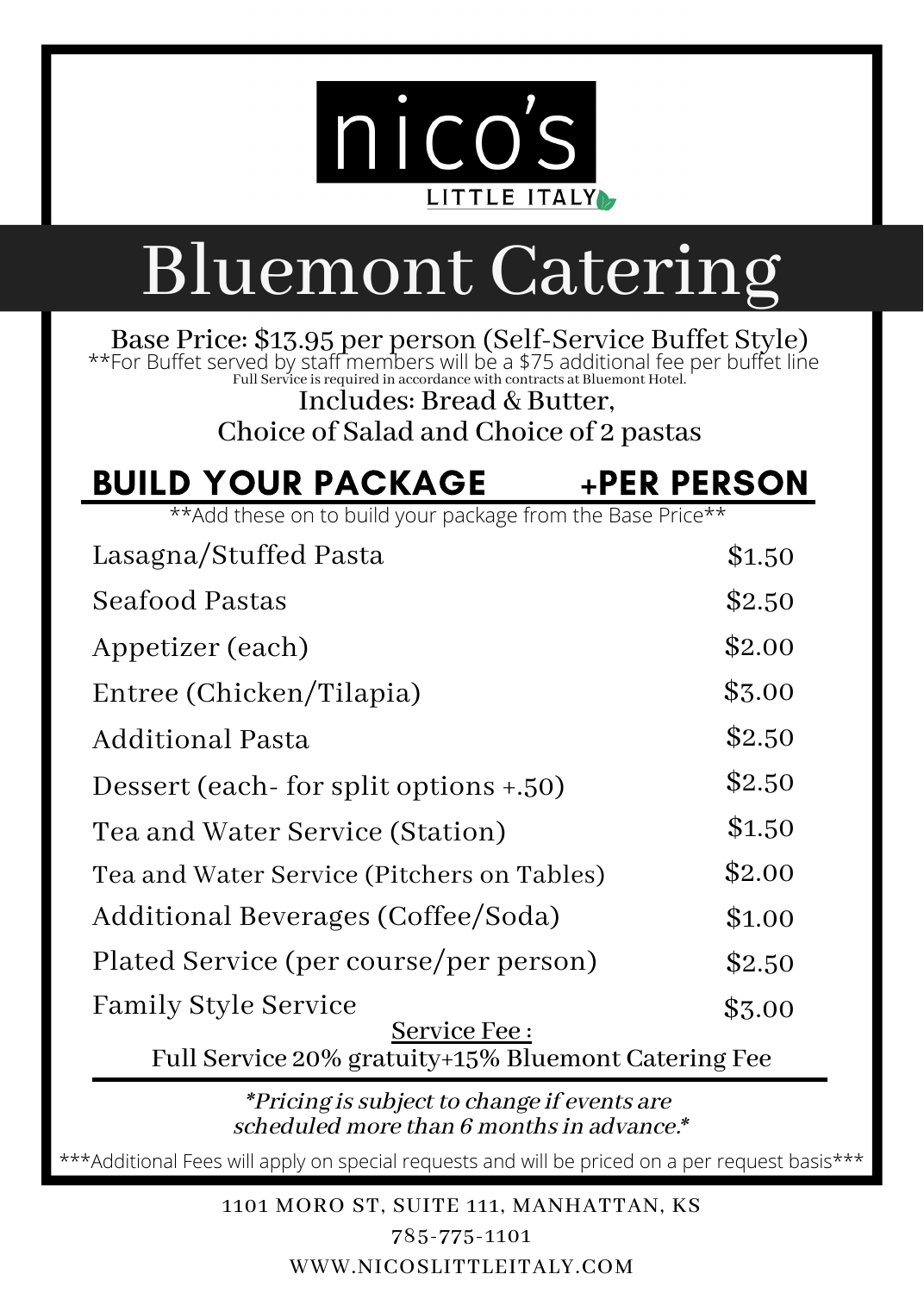

# Additional Options

### USDA CHOICE STEAK ADD-ON

- Market Price per ounce (6 oz. minimum) added per person to your catering package
- Choice of: Tenderloin Filet, Ribeye, KC Strip (Steaks for catering will be cooked to one pre-selected temperature)

 \*\*Price will be set 30 days from your event\*\* **MINI SANDWICH PACKAGE** B A C K Y A R D B B Q P A C K A G E \*

\$11.99 per person

- Assortment of our cold lunch sandwich options or variety of delisandwiches
- Other sandwich options available upon request
- Served with choice of chop salad or pesto pasta salad

\$12.49 per person

- Burgers, Brats or Hot Dogs (Pick 2)
- Served with Potato Salad. Baked Beans and Lettuce & Tomato Salad and all the fixings
- Other side options available upon request

### TRADITIONAL PACKAGE\*

\$17.45 per person

- Lettuce & Tomato Salad
- Choose 1: Chicken Fried Steak, Roast Beef, Rosemary Grilled Chicken, Sweet Basalmic Grilled Pork Loin
- Choose 2: Green Beans, Corn, Baked Potato, Mashed Potatoes and Gravy, Steamed Broccoli

Other options upon request \*\*\*Additional Fees May Apply\*\*\* \*20 person minimum order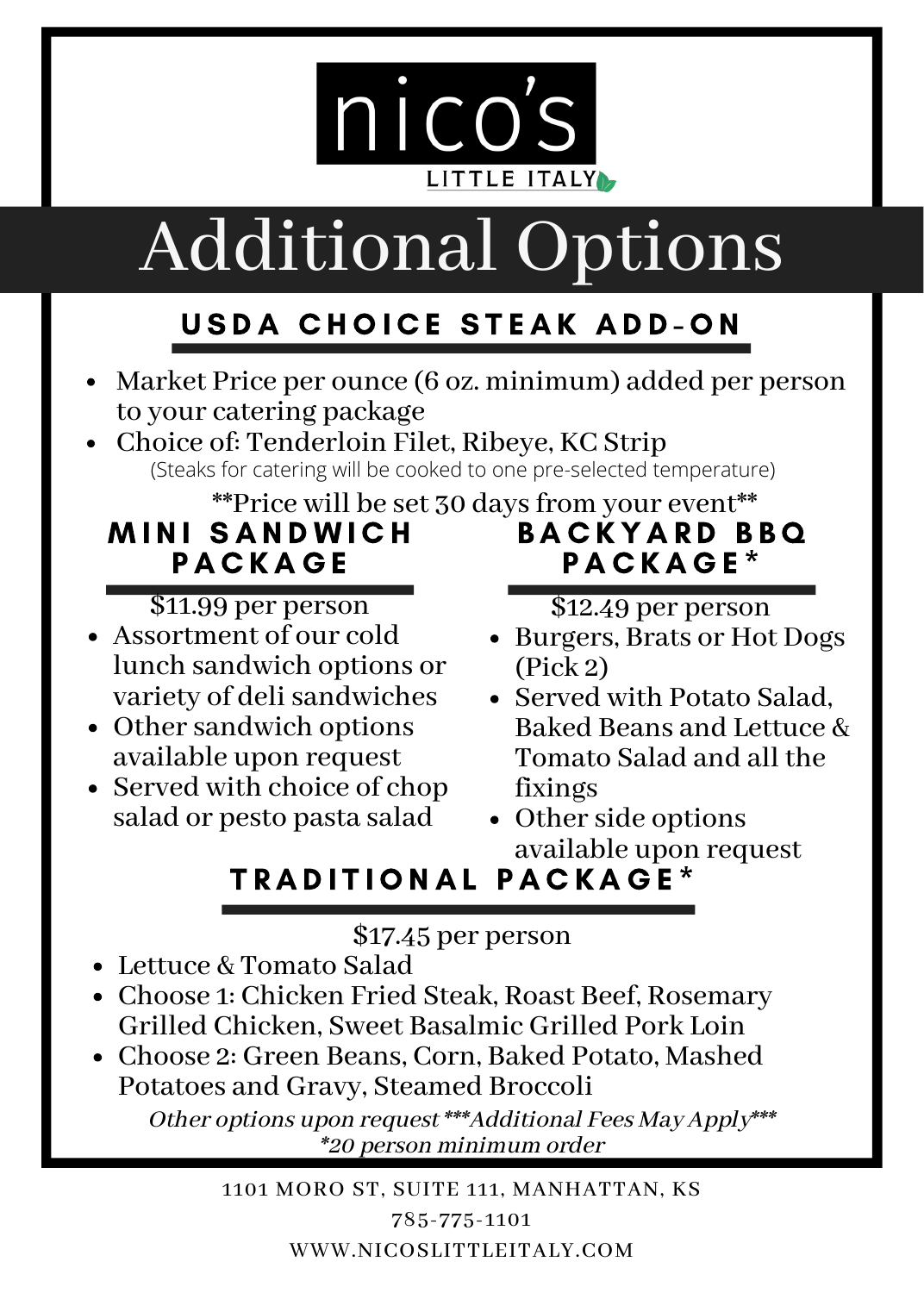

# Appetizer Package

Base Price: \$11.99 per person

Includes:

4 Items and Real Table Service (provided by Bluemont) Add \$2.00 per person for additional items (i.e. 5 items \$13.99)

(20 person minimum order, additional options available)

| Caprese                             | Mini Cannolis                         | Toasted Ravioli                   |  |
|-------------------------------------|---------------------------------------|-----------------------------------|--|
| Bruschetta                          | Fruit Tray                            | Calamari                          |  |
| Cheese & Crackers                   | Eclairs                               | Mozzarella Fritti                 |  |
| Mini Sandwiches +\$1                | Cream Puffs                           | Chicken Spiedini<br>$+$ \$2       |  |
| Deli Tray (Variety) +\$1 Sweet Tray |                                       |                                   |  |
| Deli Spirals (Variety)              | <b>Fruit Skewers</b>                  | Steak & Pepper<br>Kabob +\$2      |  |
| Hummus with Pita or<br>Vegetables   | Bacon Wrapped<br>Dates $+ $1.50$      | Curry Chicken<br>Skewers +\$2     |  |
| Marinated Vegetables                | Prosciutto &<br>Melon                 | BBQ Shredded<br>Brisket +\$2      |  |
| Spinach & Artichoke<br>Dip          | Antipasto<br><b>Skewers</b>           | Pulled Pork<br>Sandwich +\$1      |  |
| Chips & Salsa                       | Pasta Salad                           | Mini Sausages in<br>BBO           |  |
| Chips & Guacamole                   | Smoked Salmon<br>Spread $w/$ Pita+\$1 | Mini Meatballs in<br>Sauce        |  |
| Shrimp Cocktail +\$3                |                                       | Bahn Mi Bites +\$1                |  |
| Potstickers                         | Wings (Hot, BBQ)<br>+\$2              | Bacon Wrapped<br>Scallops $+$ \$2 |  |
|                                     |                                       |                                   |  |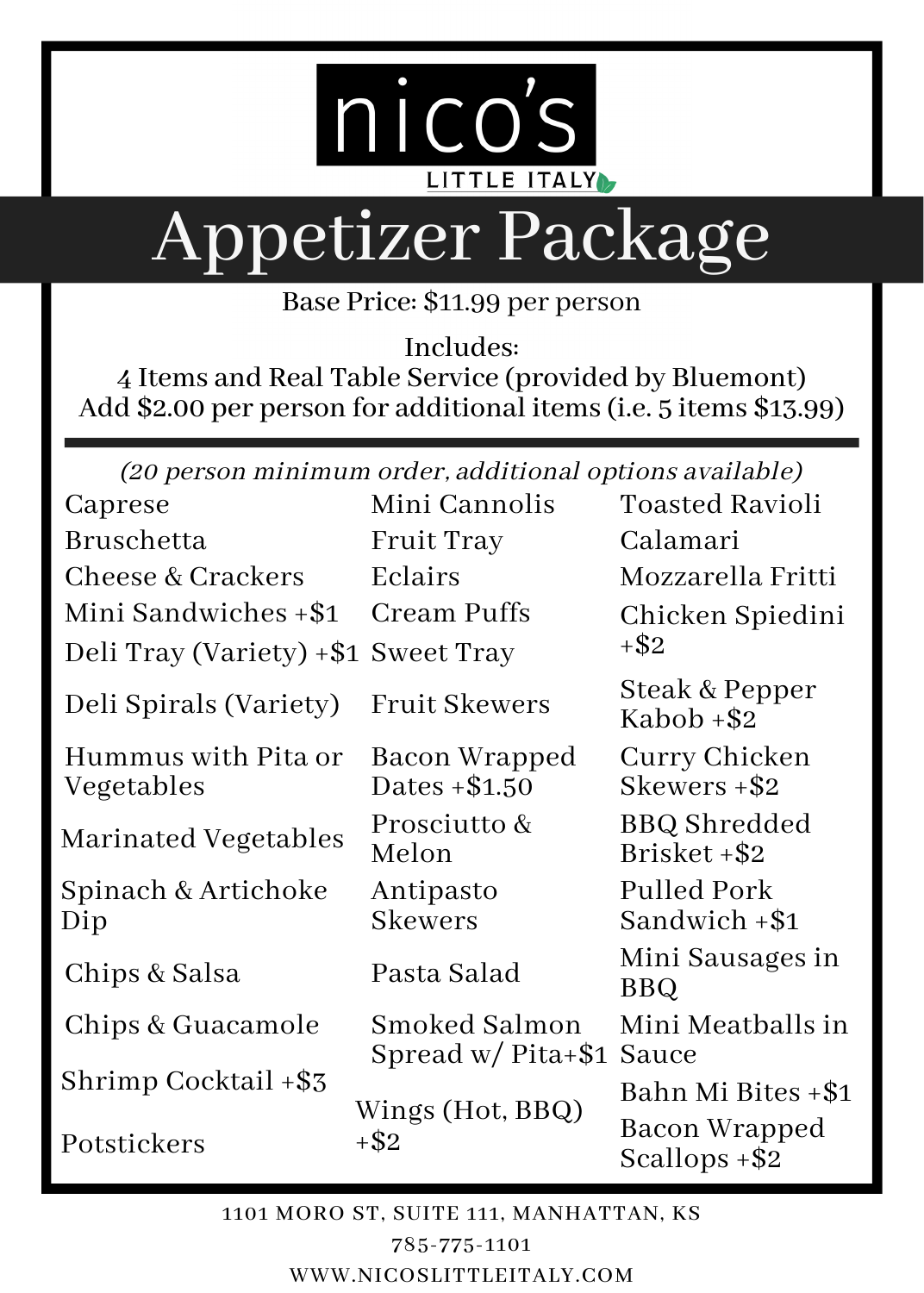

## Breakfast Packages

20 person minimum order

#### **CONTINENTAL BREAKFAST**

\$11.49 per person

#### Choose four:

- Muffins
- Donuts
- Danishes
- Cinnamon Rolls
- Bagels with 1 spread
- Fresh Fruit
- Granola Bars
- Yogurt
- Croissants

#### **TRADITIONAL BREAKFAST**

\$14.49 per person Choose three:

- Scrambled Eggs
- Bacon
- Sausage
- Biscuits and Gravy
- $\bullet$  Hashbrowns
- Pancakes<br>ALSO:

Choose two options from Continental Breakfast Package

#### DRINK PACKAGE ADD-ON

Orange Juice, Coffee, and Water- \$2.50 per person

Service :

Full Service 20% gratuity+15% Bluemont Catering Fee

Other options upon request \*\*\*Additional Fees May Apply\*\*\*